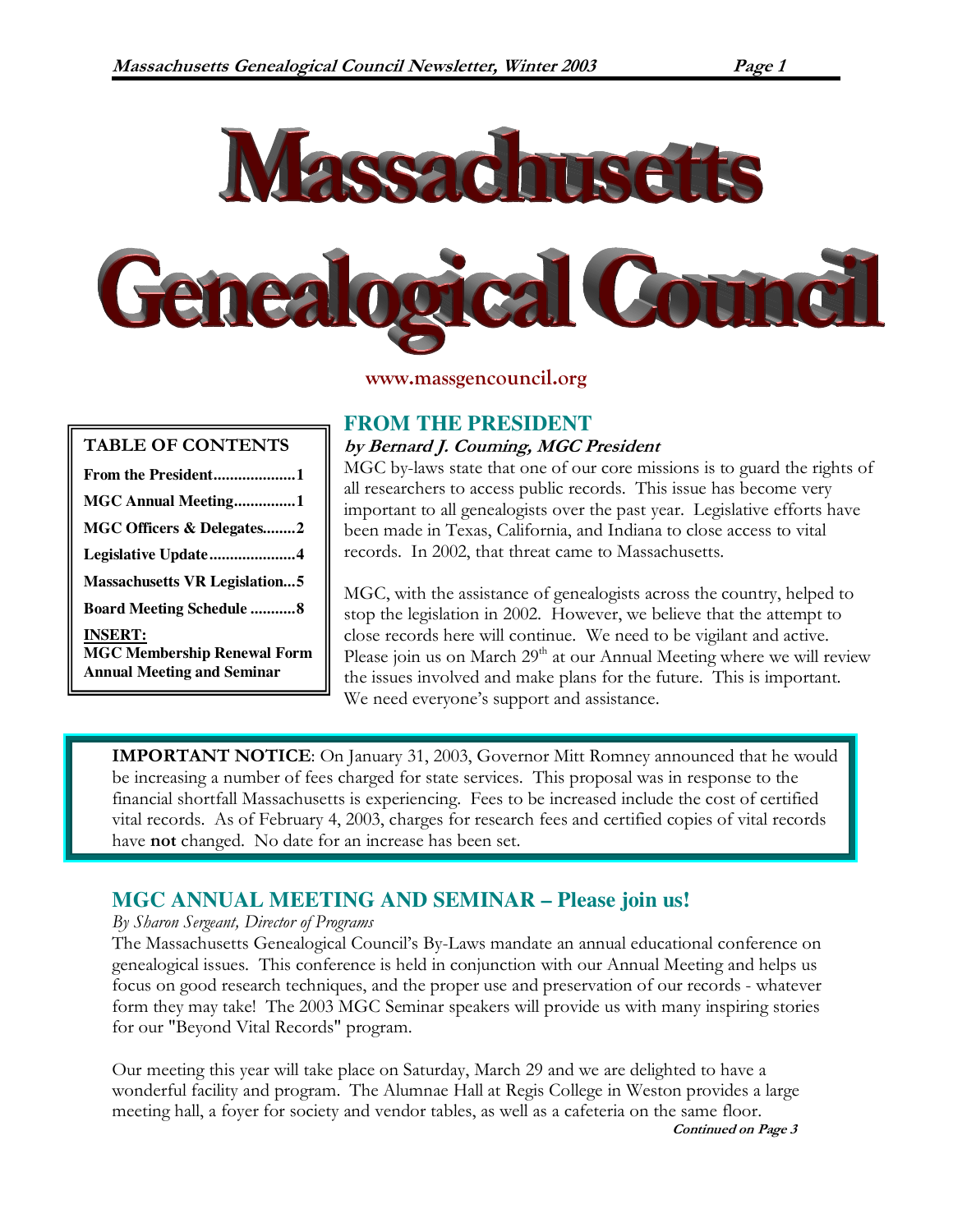### Officers and Delegates of the Massachusetts Genealogical Council

Bernie Couming, President

Daphnah Sage, Vice President

Peter Viles, Treasurer

Sandra Gambone, Secretary

Ann Dzindolet, Director of Archives, Massachusetts Society of Genealogists Delegate

Shirley Barnes, Director of Civil Records

Georgie Hallock, Asst. Dir. of Civil Records

Mary Ellen Grogan, Director of **Newsletter** 

Sharon Sergeant, Director of Programs

Bobby Lyman, Director of **Publicity** 

Sheila Fitzpatrick, Director of Ways and Means

Jay Sage, Webmaster , Jewish Genealogical Society of Greater Boston Delegate

William H. Potter, Descendants of Whaling Masters Delegate

Vacant, Essex Society of Genealogists Delegate

Arlene Jennings, Friends of Silvio Conte Archives Delegate

Suzanne Richardson, Genealogical Roundtable Delegate

Wheaton Wilbar, Massachusetts Chapter of Mayflower Descendants Delegate

Mary Choppa, The Irish Ancestral Research Association Delegate

Joan Sheridan, Waltham Historical Society Delegate

# CIVIL WAR WIDOW GERTRUDE JANEWAY DIES AT AGE 93

By DUNCAN MANSFIELD Associated Press, 1/20/2003

BLAINE, Tenn. — Gertrude Janeway, the last widow of a Union veteran from the Civil War, has died in the three-room log cabin in which she lived most of her life. She was 93.

Bedridden for years, she died Friday, more than six decades after the passing of John Janeway, who married her when he was 81 and she was barely 18.

''She was a special person,'' said the Rev. Leonard Goins, who officiated at her funeral yesterday.

She was to be buried today near her husband's slender military tombstone at the tiny New Corinth Church cemetery.

An honorary member of the Daughters of Union Veterans of the Civil War, Mrs. Janeway was the last recognized Union widow. She received a \$70 check each month from the Veterans Administration.

Still alive is Confederate widow Alberta Martin, 95, of Elba, Ala.

Mrs. Janeway, who lived her whole life in Blaine, about 30 miles north of Knoxville, was born 44 years after the Civil War ended.

Her husband was a 19-year-old Grainger County farm boy who ran away to enlist in 1864.

He sent his horse home and signed up under the surname January because ''he was afraid his people would come and claim him,'' Mrs. Janeway said.

Janeway-January was captured by Confederates two months later near Athens, Ga. Paroled, he rejoined his unit — the 14th Illinois Cavalry — and served until the war ended four months later.

He spent many years in California before returning home to Tennessee and meeting then-16-year-old Gertrude.

Mrs. Janeway said her mother refused to sign papers to let her marry him before she turned 18. ''So my man says, 'Well, I will wait for her until you won't have to,' '' she recalled. ''We sparked for three years.''

She remembered getting married in the middle of a dirt road in 1927 with family and friends gathered around.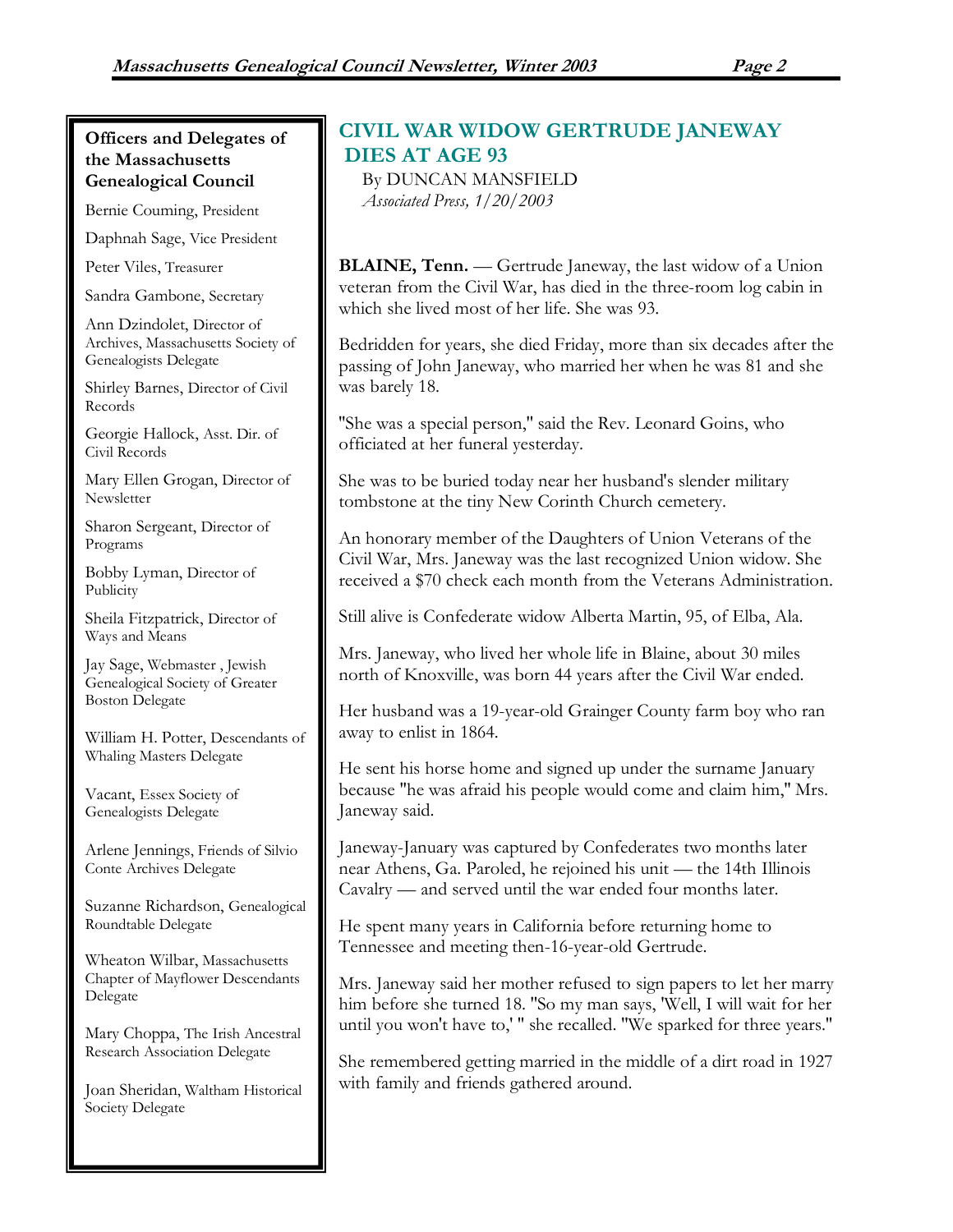### MGC ANNUAL MEETING AND SEMINAR – Please join us! (cont'd from page 1)

Your registration includes a continental breakfast and a full range of soup, salad, sandwich and brunch style waffle and omelet stations provided by the Regis cafeteria.

If you have never attended the MGC Annual Meeting, you should come. The Meeting will give you a chance to meet and talk to your fellow genealogists. You will find that you are not laboring alone in the wilderness. A genealogy conference will give you a chance to discuss your family history, and learn about resources and research problem solving techniques from speakers and other genealogists. How often do you have an opportunity to talk about how you found out your great-grandmother's maiden name to people who will appreciate your methods! [Courtesy does require that you listen to their stories too. You will learn from them.]

There will be time to meet and talk to people, to learn, to share and to shop. The vendors always have some interesting things. The vendors will open before the conference starts and will be available through the lunch break and perhaps later. Be aware that most vendors are small operations and will only take cash and checks.

The MGC Annual Meeting will open with an "Update on Public Records Issues and Legislation". This session will provide you with a review of what we learned in 2002, what legislation has been filed in the 2003 session, information about the public hearings process and what you can do to make sure that your legislators represent your interests. In addition, the election of officers will also take place.

Following the Annual Meeting, we will have the following speakers:

Peter Koutoujian, former President of the Massachusetts City Clerks Association and 30 year veteran of the Waltham City Clerk's

office, has first hand knowledge of the genealogy community's interests, as well as the issues that town and city clerks must address in their day-to-day operations. Vital records are only part of the resources available through the clerk's offices; other records of interest to us exist. In addition, we will discuss our responsibilities as users of these materials; we want to work with the record keepers to insure that they will welcome genealogists.

**Ruth Thomasian, Project SAVE Armenian** Photograph Archives Founder, has created an inspiring resource for the Armenian community and will provide insight on how other genealogists can benefit from the Project SAVE experience of photo identification and oral history collections.

**Sharon Howland, Washington County Maine** Records Preservation Fund Founder, has created an extraordinary resource for her home state and will provide us with a way to look at the monumental task of records preservation. Her methods are simple and cost effective steps that you can organize in your own community.

David Lambert, NEHGS Reference Librarian, will provide insight and motivation for sifting through old news in the dusty volumes and microfilm resources of newspaper collections throughout the Commonwealth. Reading old newspapers is not only entertaining but also full of genealogy gifts for every researcher.

The program flyer included in this newsletter details the program schedule, location, directions and registration form. Additional flyers are available from the Director of Programs. Call 781-209-8861 or visit our website www.massgencouncil.org. If you or your society would like to reserve a vendor table for this event, please contact Sharon Sergeant at 781-209-8861.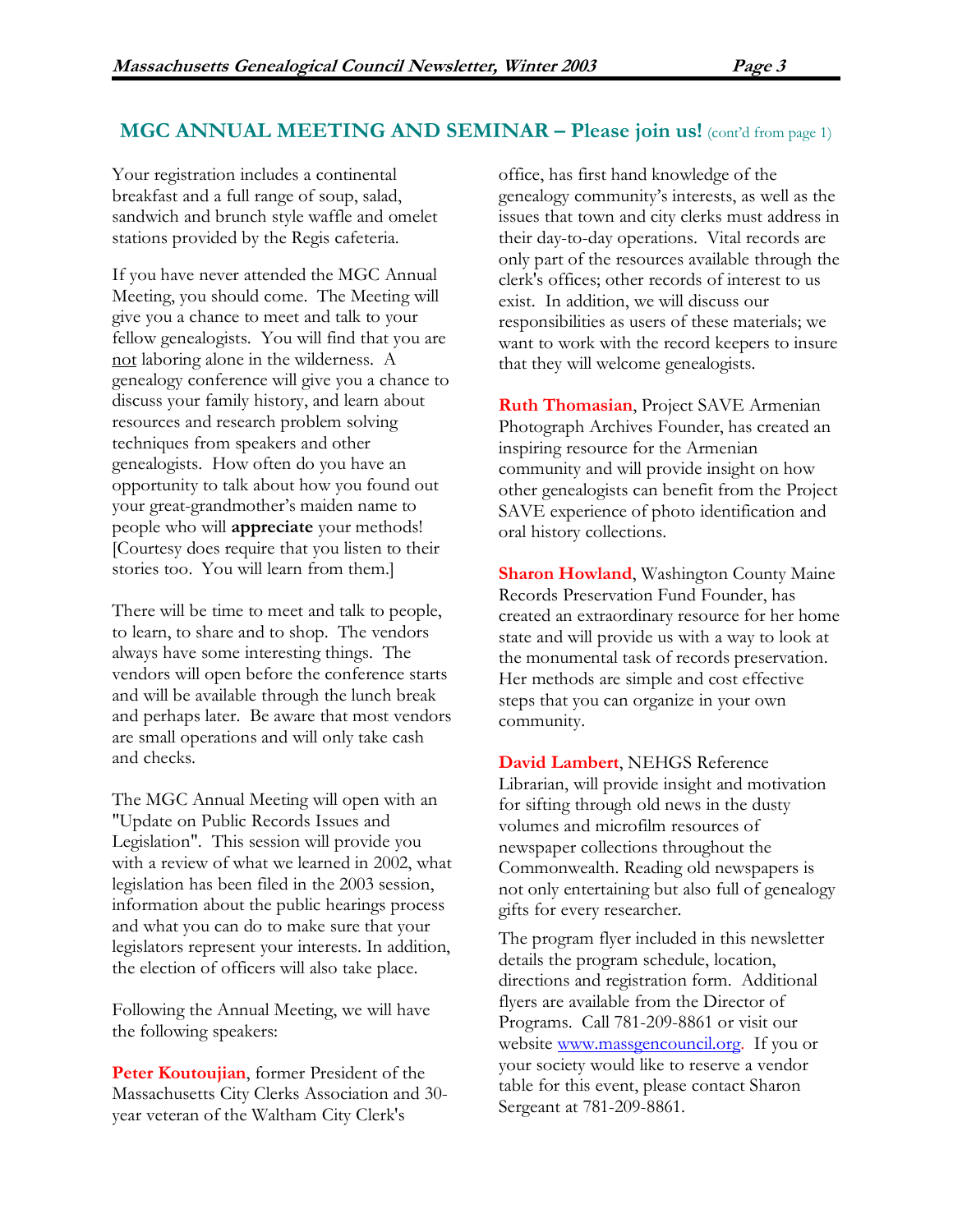MASSACHUSETTS VITAL RECORDS LEGISLATION REVIEW By Sharon Sergeant, Director of Programs

Between July 2002 and the closing moments of the 2002 legislative session, the MGC led two significant and successful campaigns to prevent the Massachusetts legislature from passing a Bill relating to birth, marriage and death records (House, No. 5158).

The most glaring problems with the bill and the process used by the proponents are as follows:

- H5158 was a poorly constructed rewrite of the 2001 session bill H132.
- H5158 had not had the benefit of public hearings or the full consideration of the issues raised at the H132 public hearings, and subsequent meetings between MGC Director of Civil Records Shirley Barnes and members of the legislature, as well as representatives of the Massachusetts Department of Public Health and Office of the Secretary of the Commonwealth.
- H5158 was also erroneously touted as "the bill genealogists support", despite repeated and specific MGC Board Member consultations with the bill proponents.
- $\bullet$  H5158 would have restricted the historically open access [*Editor's Note: see the following article*] to vital records in a misguided effort to address the problem of Identity Theft, budget issues and records management modernization.

### The chronological course of events:

On June 20, H5158 was submitted without notification or consultation with the MGC and is noted in the Massachusetts House Journal records as follows:

"By Mr. Bosley of North Adams, for the committee on Government Regulations, on House, Nos. 130 and 132, a Bill relating to birth, marriage and death records (House, No. 5158). Read; and referred, under Joint Rule 29, to the committees on Rules of the two branches, acting concurrently." http://www.state.ma.us/legis/journal/hj062002.htm

On July 11, the House records note the bill movement as follows:

"By Mr. Scaccia of Boston, for the committees on Rules of the two branches, acting concurrently, asking to be discharged from further consideration of the Bill relating to birth, marriage and death records (House, No. 5158),— and recommending that the same be referred to the House committee on Rules. Under Rule 42, the report was considered forthwith; and it was accepted." http://www.state.ma.us/legis/journal/hj071102.htm

A few days later, the MGC board became aware of the bill and immediately called a board meeting to review a paper copy of H5158. The MGC board then alerted many genealogists and Massachusetts society representatives to the problems found in the H5158 and advised them to contact their legislators for a copy. The legislature website never made the H5158 text publicly accessible. Legislators did attempt to correct some aspects of H5158 in the final hours of the 2002 formal sessions, but were unsuccessful and H5158 did not move further in the formal sessions ending July 31.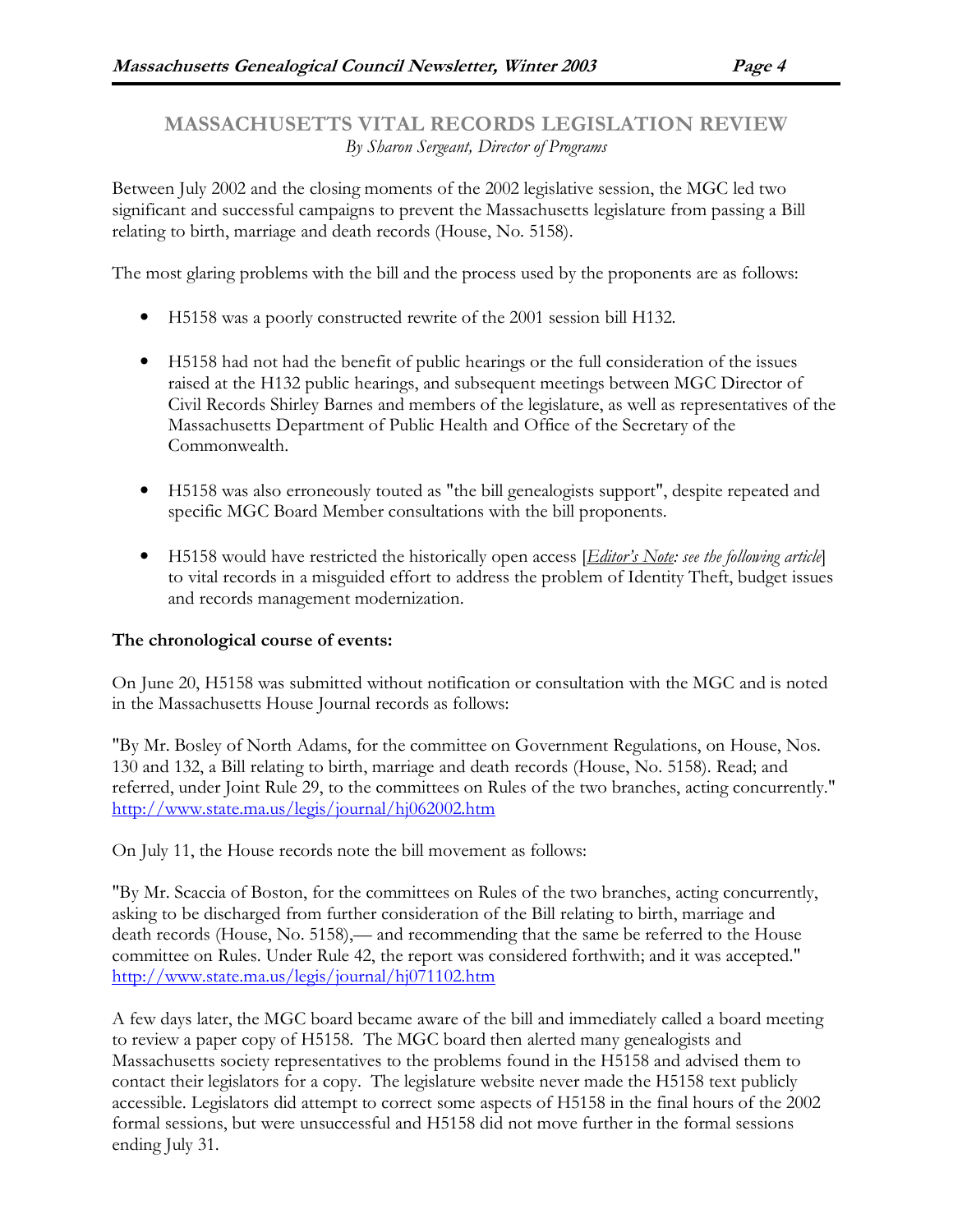Apparently over the next few months, members of the legislature, Massachusetts Department of Public Health and Office of the Secretary of the Commonwealth did attempt to address the concerns of the genealogical community by revising the contents and language of H5158. Again, no MGC or other genealogical community representatives were consulted. As a result, the December version of H5158 was also flawed.

The MGC led another alert to genealogists and representatives on December 30 and 31 while H5158 proponents attempted to pass H5158 in the final hours of the legislature's informal sessions. H5158 did pass in the House of Representatives, however, the public outcry did motivate the Massachusetts Senate to hold rather than pass the bill.

While this was the end of H5158, it may not be an end to the misinformation that H5158 reflected. The MGC fully supports reasonable remedies for realistic problems and will continue to address these issues. Please, plan to attend the MGC Annual Meeting and Seminar on March 29 for up-todate news on legislation issues.

### RECORDS OF THE GOVERNOR & COMPANY OF THE MASSACHUSETTS BAY IN NEW ENGLAND<sup>1</sup>: Orders Relating to **Registration**

In order to give us all a little background on the history of birth, marriage and death records in Massachusetts, I have copied the sections indexed as "Registration" in Shurtleff's Records of the Governor  $\mathcal{C}$  Company of the Massachusetts Bay in New England. This is not a transcription of the records as they are printed. In order to make the information easily accessible, I have used modern spelling. All other wording and punctuation is as it appears in the printed volume. Mary Ellen Grogan

### 4 September  $1639<sup>2</sup>$

Whereas many judgments have been given in our Courts, whereof no records are kept of the evidence and reasons whereupon the verdict & judgment did pass, the records whereof being duly entered & kept would be of good use for precedent to posterity, & a relief to such as shall have just cause to have their causes reheard & reviewed, it is therefore by this Court ordered & decreed that henceforward every judgment with all the evidence, be recorded in a book, to be kept to posterity.

Item: That there be records kept of all wills, administrations & inventories, as also of the days of every marriage, birth & death of every person within this jurisdiction.

Item: To record all mens' houses & lands, being certified under the hands of the men of every town, deputed for the ordering of their affairs.

Imprimus: for every judgment at the Court of Boston, 6 pence

Item: The entry of every will, administration, or inventory, if it exceeds not a page, 6 pence

<sup>-</sup><sup>1</sup> Nathaniel B. Shurtleff, M.D, ed., Records of the Governor & Company of the Massachusetts Bay in New England, (Boston: Press of William White, 1854)

 $2$  Ibid., v. 1, 275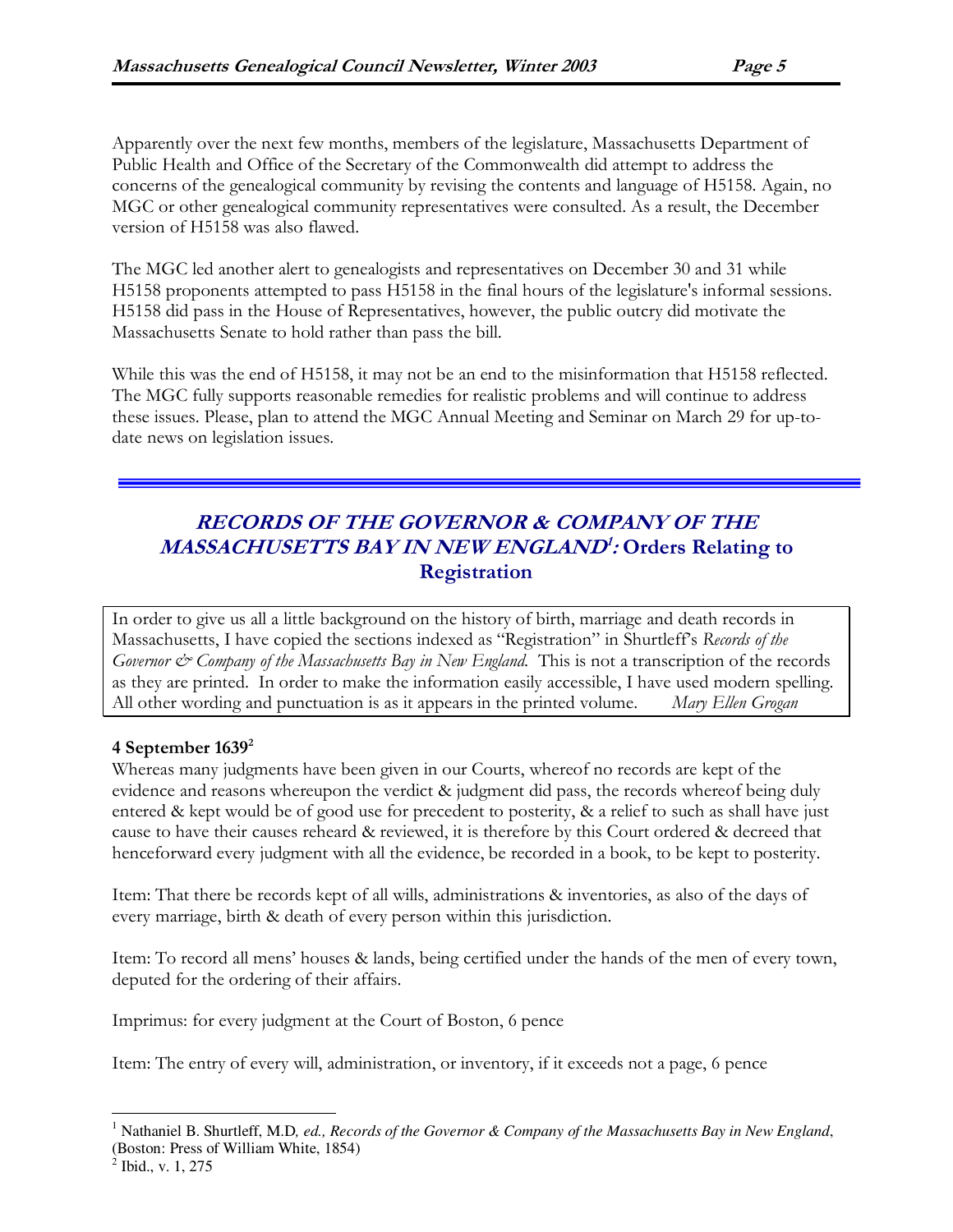For receiving the book of mens' houses & lands from the town, 2 shillings 6 pence For every death 1 pence, for every birth 1 pence; the same to be certified once every year, at the time of the General Court, the same party bringing the certificates to pay the fees unto the recorder for entry of the same, and such towns to be fined 40 shillings as shall fail to send up their certificates.

### 14 June  $1640^3$

Whereas, at the General Court the 4<sup>th</sup> day of the 7<sup>th</sup> month 1639<sup>4</sup> there was provision made for the recording of several particulars, amongst which it is observed that births, deaths & marriages are much neglected in many towns,-

It is therefore ordered, that hereafter the clerks of the writs<sup>5</sup> in several towns shall take especially care to record all births & deaths of persons in their towns; & for every birth & death they so record they are to have allowed them the sum of 3 pence, & are to deliver in yearly to the Recorder of the Court belonging to the jurisdiction where they live a transcript thereof, together with so many pence as there are births & deaths recorded, & this under the penalty of 20 shillings for every neglect; & for time past it is ordered, they shall do their utmost endeavor to find out in their several towns who have been born, & who has died, since the first founding of their towns, & to record the same as aforesaid.

Also the magistrates & other persons appointed to marry shall yearly deliver to the recorder of the Court that is nearest to the place of their habitation the names of such persons as they have married, with the days, month, and years of the same; & the said recorders are faithfully & carefully to enroll such births, deaths & marriages as shall thus be committed to their trust.

### 7 March 1644<sup>6</sup>

Whereas the order for the recording of deaths, births, & marriages is very useful & necessary, & yet it hath been in many places much neglected, it is ordered, that all parents, masters of servants, executors, & administrators respectively, shall stand changed to bring into the clerks of the writs the names of such, belonging to the, or any of them, as shall either be born or die, & that the new married men shall stand likewise bound to bring in a certificate of his marriage, under the hand of the magistrate which married him, to the clerks of the writs, who shall, under the penalty of twenty shillings, bring a certificate under his hand, with a penny a name, as well for the recorder of marriages as the rest; & for each neglect the person to whom it doth belong shall forfeit as follows, viz.: If any person shall neglect to bring in a note, or certificate, as aforesaid, together with 3 pence a name, to the said clerk of the writs, to be recorded above one month after such birth, death or marriage, he shall then pay 6 pence to the said clerk; if he neglect 2 months, 12 pence; if 3 months, 5 shillings; which forfeits shall be returned into the Treasury; also, we think it were meet the grand juries were minded to present such defaulters as they take notice of against the intent of this order.

### 11 November  $1647^7$

To the end all records, wills, births, letters, & other instruments which are of special public concernment, may be safely preserved & impved [sic] for the good of present and succeeding ages, it is ordered by the Court, & the authority thereof, that forthwith there be, by direction of the auditor

-

 $3$  Ibid., v. 2, 15

<sup>&</sup>lt;sup>4</sup> Editor's Note: Don't forget the Calendar change! The new year began on March  $25^{th}$ , so the  $7^{th}$  month in 1639 was September.

<sup>&</sup>lt;sup>5</sup> Definition of Clerks of the Writ: "It is ordered, that in every town one shall be appointed to grant summons  $\&$ attachments in all civil actions;....These have power to send out peces [sic] to any towns, & to be called clerks of the writs. These are chosen for a year, & till new be chosen..." Ibid, v. 1, 344

<sup>6</sup> Ibid., v. 2, 59

<sup>7</sup> Ibid., v. 2, 208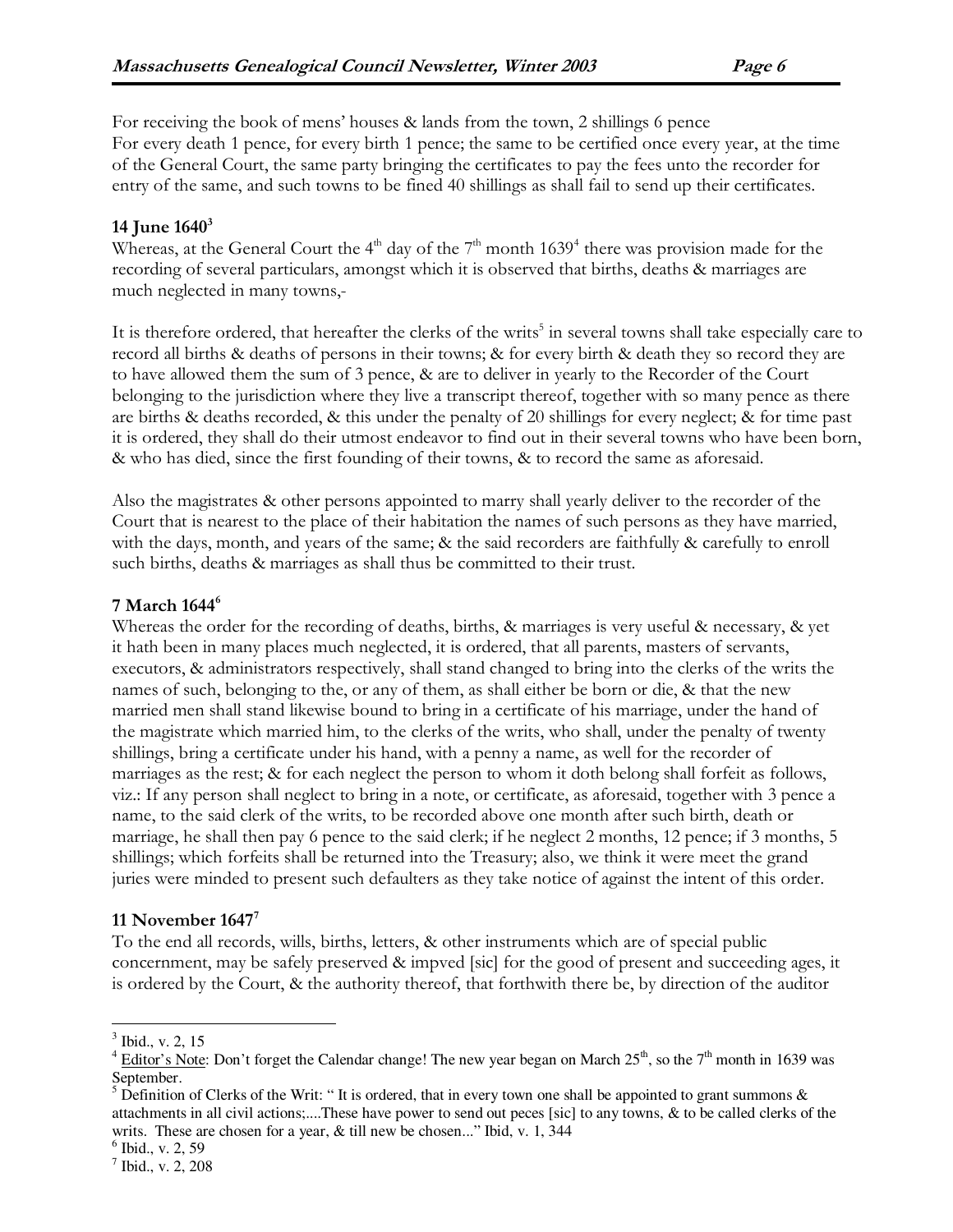general, a strong press made... [*Editor's Note: this entry continues with detailed instructions concerning the* construction of this chest, the number of locks, and which officials should hold the keys to those locks. It is clearly evident that the safety and preservation of these records for future use was important to the founders of the Commonwealth.]

#### 6 May 1657<sup>8</sup>

**[Editor's Note:** volume 3 covers the records of the House of Deputies, which had a similar function to that of the modern House of Representatives. The second entry for 6 May 1657 appears to be the final version of the official and approved order for the Colony Records. The primary difference appears to be in the amount of the fine applied to noncompliant clerks of the writs.]

This Court, taking into the consideration the great damage that will unavoidably accrue to the posterity of this commonwealth by the general neglect of observing the law enjoining records of all births, deaths, etc. do therefore order, that henceforth the clerk of the writs in each town respectively take due care for effecting the same, according to the intent of the aforesaid law; & in case any person shall neglect their duty required by the said law then one month after any birth, death, or marriage, the clerk of the writs shall demand the same, with 12 pence a name for his care  $\&$  pains;  $\&$  in case any shall refuse to satisfy him, he shall then return the name of such person or persons to the next magistrate or commissioner of the town where such person dwells, who shall send for that party so refusing, & in case he shall still persist therein, shall give order to the constable to levy the same; & if any clerk of the writ shall neglect his duty hereby enjoined, he shall pay the following penalty, viz: for neglect of a year return to the County Court, 5 shillings; & for neglecting to return the name of any person returnable by this law, ether born, married, or dead, more than 30 days before his return to the County Court, 5 shillings. An that no future neglect may be herein, the recorder of each County Court is hereby enjoined from time to time to certify the County Courts, respectively, the names of all such clerks as shall neglect to make their yearly returns according tot his law, who, upon notice given, shall send for such clerk, & deal in the case according as law requires.

#### 6 May 1657<sup>9</sup>

This Court, taking into their consideration the great damage that will unavoidably accrue to the posterity of this commonwealth by the general neglect of observing the law enjoining a record of all births, deaths & marriages within this colony, do therefore order, that henceforth the clerks of the writs in each town respectively take due care for effecting the same according to the intent of the aforesaid law: and in case any person or persons shall neglect their duty required by the said law more than 1 month after any birth, death, or marriage, the clerk of the writs shall demand the same, with 12 pence a name for his care and pains; and in case any shall refuse to satisfy him, he shall then return the names of such person or persons to the next magistrate or commissioner of the town where such person dwell, who shall send for the party so refusing, and in case he shall persist therein, shall give order to the constable to levy the same. And if any clerk of the writs shall neglect his duty hereby enjoined him, he shall pay the following penalty; i.e., for neglect of a yearly return to the County Court, 5 pounds, and for neglect of returning the name of any person returnable by this law, whether born, married, or dead, more than 30 days before his return to the County Court, 5 shillings. And that no future neglect may be herein, the recorder of each County Court is hereby enjoined from time to time to certify the County Courts respectively the names of all such clerks as shall neglect to make their yearly return according to the law, who upon notice given, shall send for such clerk, and deal in the case according as law requires.

<sup>-</sup>8 Ibid., v. 3, 426

<sup>&</sup>lt;sup>9</sup> Ibid., v. 4 pt. 1, 290